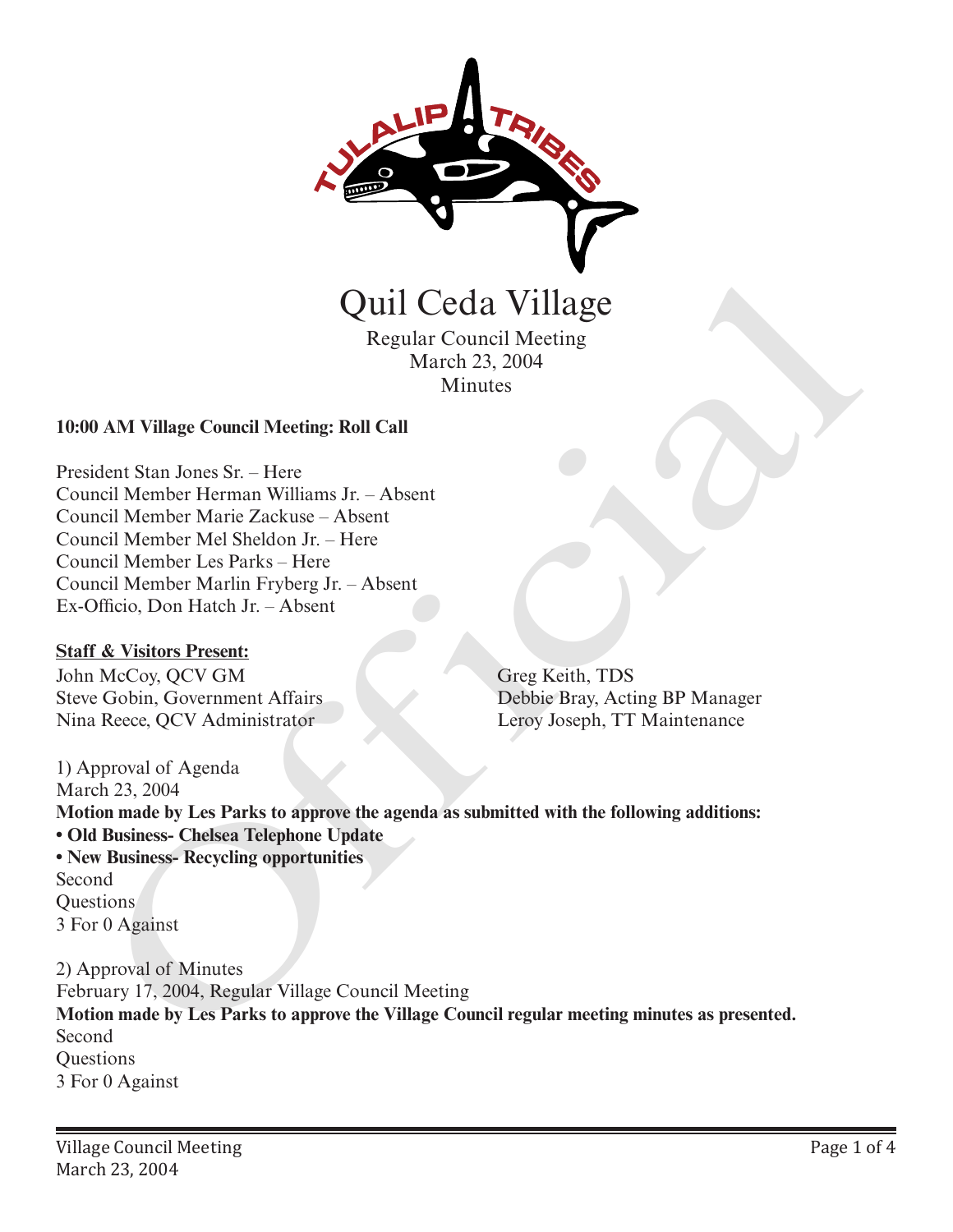3) Swearing in of New Village Council Member Donald Hatch Jr. Not Present-Tabled

# **Old Business:**

4) Conference Center Event/Host/Hostess Position QCV budget is for CC Host. Job description has changed with added duties. Current budget: \$41,620.80 (1.5 FTE) New budget: \$36,795.20 to \$51,812.80 (1 FTE) with 65% remaining in BY Discussion:

**Motion made by Les Parks to change the job description of the Conference Center Hostess and include additional duties as an event and marketing position with the increased salary recommendation. Second** 

**Ouestions** 3 For 0 Against Motion carried

5) Exempt Employees Time sheets

Discussion: Quil Ceda Village has a number of exempt employees with salaries that are sufficient to cover additional hours that may be required without paying overtime. Exempt status indicates that it is not necessary to fill out time sheets. The General Manager would like to see staff not be required to fill out time sheets. Staff is requesting an interpretation of the HRO 84 requiring exempt employees to keep records of time worked and duties performed. This does not mean that a time sheet needs to be submitted but that each employee will keep individual records of how much they work and what they do. Council requests that Quil Ceda Village examines each exempt employee and make sure they meet the definition of what an exempt employee is and that each employee classified as "exempt" meets the requirement. Staff is to bring this report back to the next Village Council meeting. geat Win data data dares.<br>
The data data dares and the content is the relation of the content in the relation of the content is 36,795.20 to \$51.812.80 (1 FTE) with 65% remaining in BY<br>
budget: 536,795.20 to \$51.812.80 (1

6) Chelsea Mall Telephone System Update Partnership with Verizon/Tulalip.

Discussion: Staff needs direction to move forward with this project if it is to be coordinated and done. Construction would be done by Verizon because it benefits them. Easement issues need to be resolved. Generally the tribe does not issue easements anymore. Permits would be required. A separate contract between Tulalip/Verizon and Chelsea will be needed. This is an opportunity to expand into an enterprise. A whole host of activities can be done to help pay for infrastructure and overall program. This can bring in revenue. Good chance for a major return on investment. Council requests that Tulalip Cablevision needs to be brought in. TDS will work with the Cablevision Manager to bring together a business plan. It will take quite a few years to see a profit but the overall goal is that we will own the infrastructure and hardware. An Operational Center will need to be set up to control, maintain and manage this operation.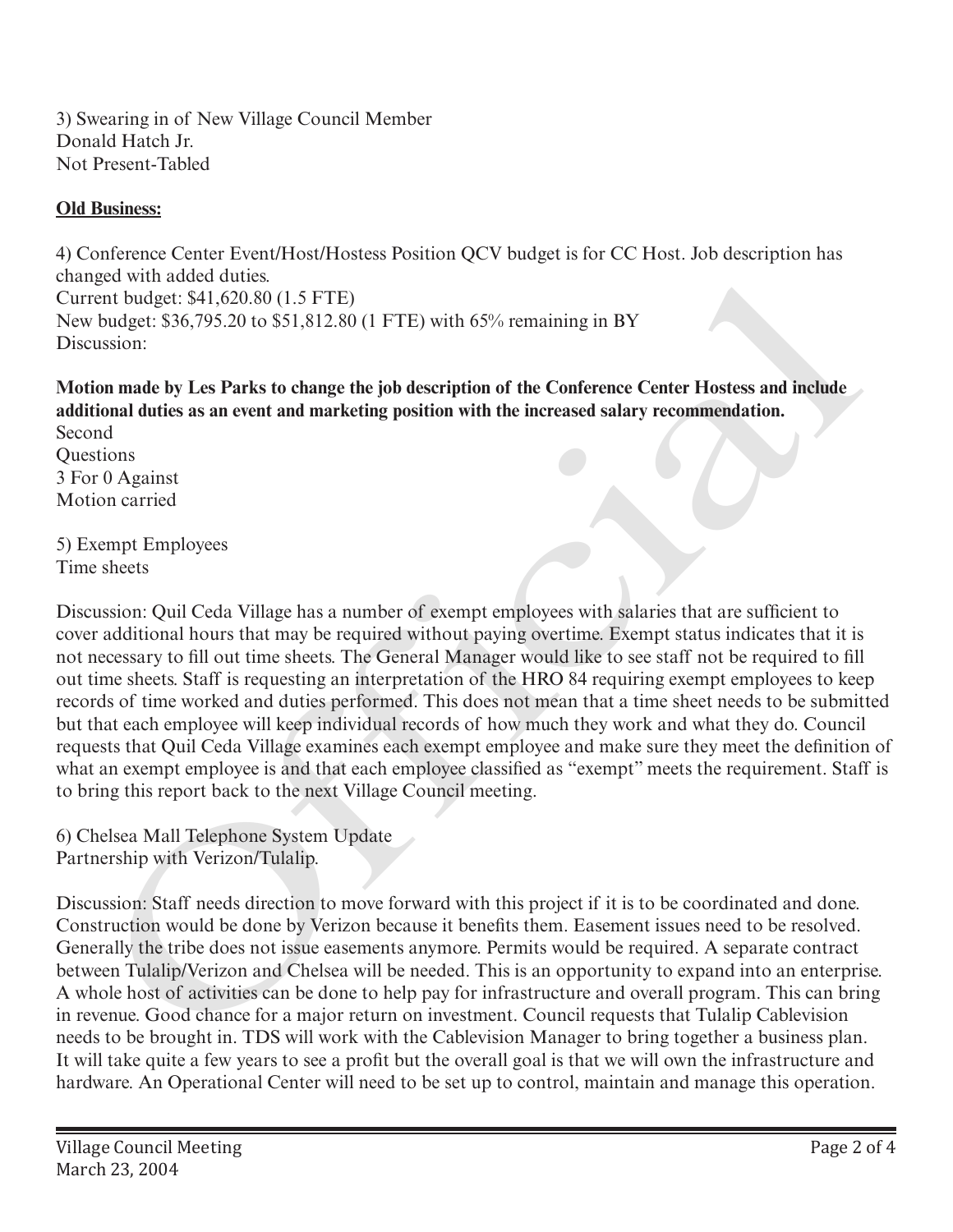It will require an annual budget of \$300–400,000 to run. Staff is investigating grant/loan process. Sovereign status needs to be looked at. How far can Verizon be let in? Staff will bring back plan A/B for Council review.

# **New Business:**

7) Tulalip Tribes Maintenance Department recycling opportunities.

Tulalip Maintenance staff is looking for a recycling depot site. There are companies working with the tribe to remove solid waste from the reservation. Staff is looking at the large building at the old Boeing building site. This is a good location to collect and transport solid waste on and off the reservation.

A company will provide containers to store the recyclable materials. Starting a recycling program here is very important and our environment needs to be kept safe. Other tribes are promoting the four R's: Respect; Recovery; Recycling and Re-use. Recycling will reduce the waste going into our nation's landfills. This opportunity puts us in a good position to apply for grants. This is a tribal opportunity, with tribal trucks doing the hauling. The tribe will receive revenue back for these recycling efforts. The tribe is hosting a TSWAN (Tribal Solid Waste Advisory Network) meeting here on May 20, 2004. Other tribes want to see what Tulalip is doing. This site is an excellent site. It would be easy to move in and begin receiving material. The building that has been chosen is to be remove within a year. This site is where the North Power Center will be located.

This is a very good solid idea that needs to be explored and developed. A different site needs to be considered. Staff should work together to develop a business plan.

11:00 a.m. President Stan Jones Sr. had to leave for an appointment.

6) CAM Fees **Motion made by Les Parks to adopt Resolution No 2004-0010 establishing the Common Area Maintenance agreement for a ground lease charge of \$1.35 per square foot of building space.**  Second Questions 2 For 0 Against Motion carried 7) Lease Issues A) Tulalip Casino **Motion made by Les Parks to adopt Resolution No. 2004-0011 which enters into a five year commercial ground lease with two five year options with the Tulalip Casino as of the First day of January 2004.**  Second **Ouestions** 2 For 0 Against Tuality Mantananes start is looking for a resyoning depot site. Inele are companis working with the Universal to the metrom and off the reservation. Staff is looking at the large building at the doll Boeing building Matte